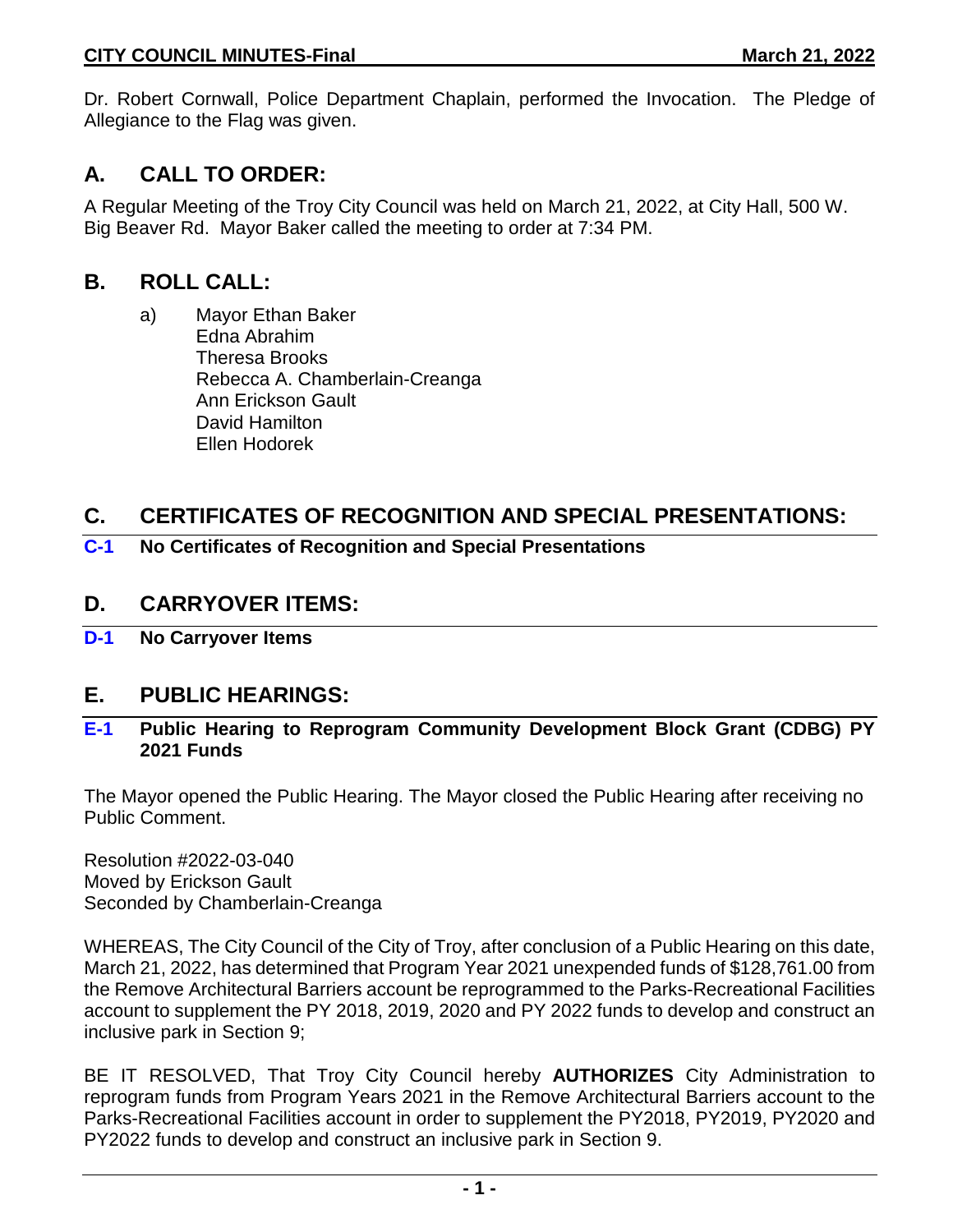Yes: All-7

No: None

#### **MOTION CARRIED**

- **F. PUBLIC COMMENT FOR ITEMS ON THE AGENDA FROM TROY RESIDENTS AND BUSINESSES:**
- **G. CITY COUNCIL/CITY ADMINISTRATION RESPONSE/REPLY TO PUBLIC COMMENT FOR ITEMS ON THE AGENDA FROM TROY RESIDENTS AND BUSINESSES:**
- **H. POSTPONED ITEMS:**
- **H-1 No Postponed Items**

### **I. REGULAR BUSINESS:**

- **I-1 Board and Committee Appointments: a) Mayoral Appointments – None; b) City Council Appointments – None**
- **a) Mayoral Appointments: None**
- **b) City Council Appointments: None**
- **I-2 Board and Committee Nominations: a) Mayoral Nominations – None; b) City Council Nominations – Traffic Committee**
- **a) Mayoral Nominations: None**
- **b) City Council Nominations:**

Resolution #2022-03-041 Moved by Erickson Gault Seconded by Hamilton

RESOLVED, That Troy City Council hereby **FORWARDS** the following nominated person(s) to serve on the Boards and Committees as indicated to the next Regular City Council Meeting for action:

### **Traffic Committee**

Appointed by Council 7 Regular Members 3 Year Term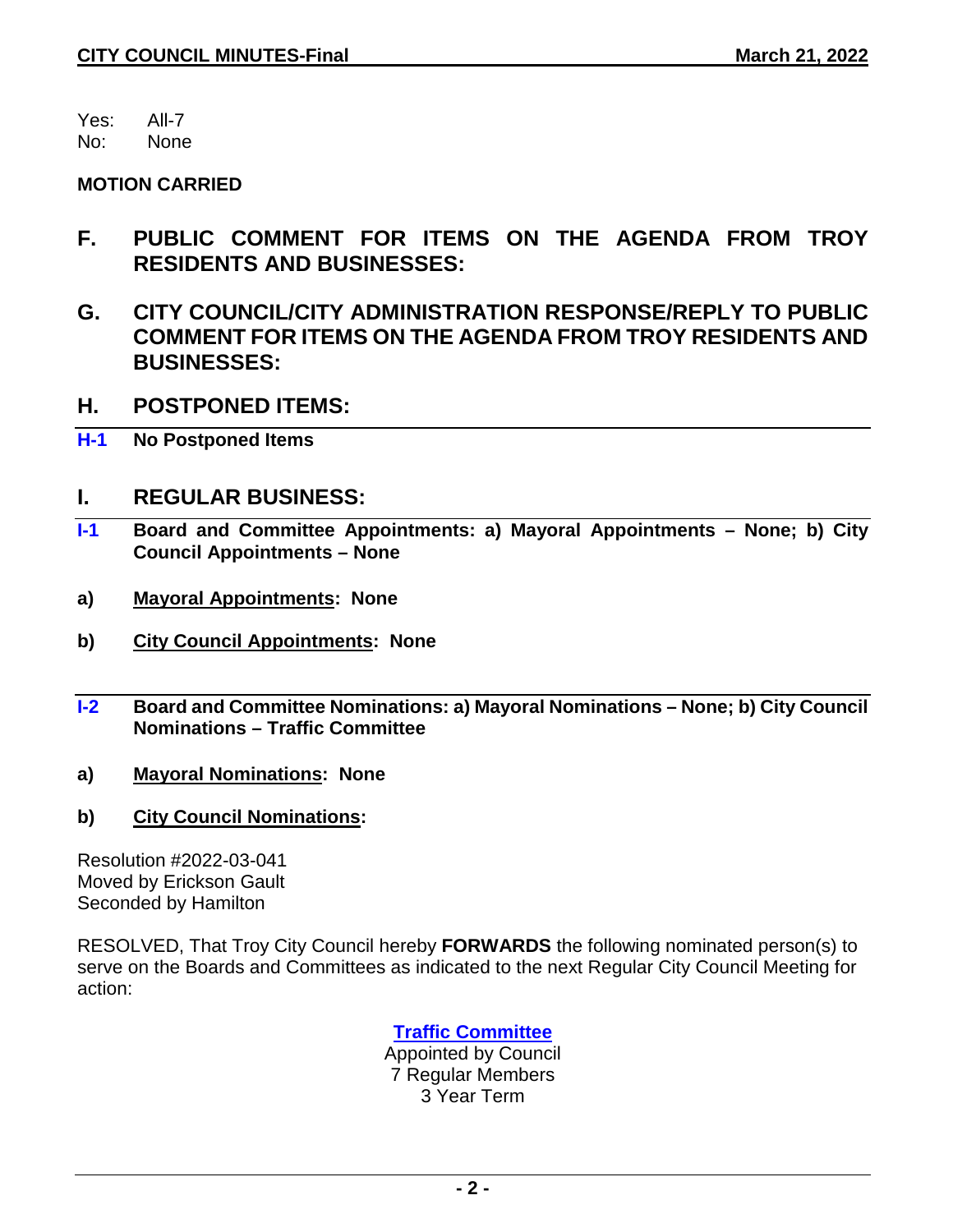#### **Nominations to the Traffic Committee**:

# **Term Expires: 1/31/2025 Cindy Nurak**

Term currently held by: Cindy Nurak

Yes: All-7 No: None

#### **MOTION CARRIED**

#### **I-3 No Closed Session Requested**

#### **I-4 Bid Waiver – ACCUTAB Tablets** *(Introduced by: Brian Goul, Recreation Director)*

Resolution #2022-03-042 Moved by Hodorek Seconded by Abrahim

RESOLVED, That Troy City Council hereby **WAIVES** the bid process and **AWARDS** a contract for nine (9) months to supply ACCUTAB tablets and to provide chlorine feeder cleaning services for the pools at the Troy Family Aquatic Center and Troy Community Center to the sole source provider *Aquatic Source of Commerce Township, MI,* at a price of \$195.00 for a 60 lb. bucket, with the contract expiring December 31, 2022.

Yes: All-7 No: None

#### **MOTION CARRIED**

**I-5 Bid Waiver – MSA G1 SCBA Batteries – Fire Department** *(Introduced by: Chuck Riesterer, Fire Chief)*

Resolution #2022-03-043 Moved by Hamilton Seconded by Brooks

RESOLVED, That in the best interest of the City, Troy City Council hereby **WAIVES** the formal bid process and **AWARDS** a contract to the sole authorized distributor of MSA SCBA and SCBA accessories in Oakland County, MI, *Apollo Fire Equipment Company of Romeo, MI,* for the purchase of MSA G1 rechargeable batteries and MSA G1 battery charging stations for an estimated total cost of \$65,689.32, as detailed in the attached quote.

Yes: All-7 No: None

#### **MOTION CARRIED**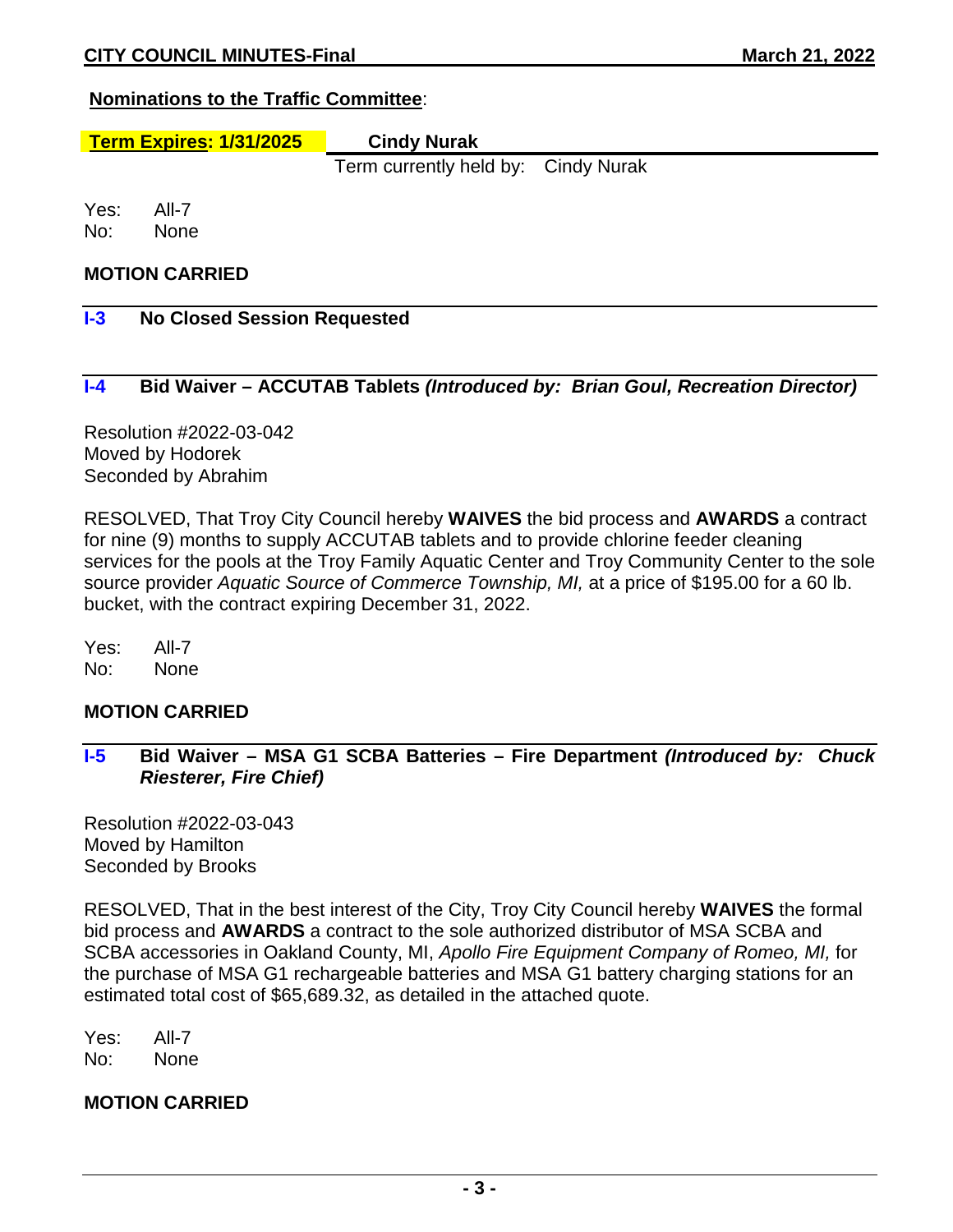**I-6 Standard Purchasing Resolution 2: Low Bidder Meeting Specifications – Sylvan Glen Lake Park Improvements; Standard Purchasing Resolution 5: Approval to Expend Budgeted Funds – Sylvan Glen Lake Park Improvements – Construction Administration and Budget Amendment** *(Introduced by: Kurt Bovensiep, Public Works Director)*

This item was pulled from the Agenda at the request of City Administration.

#### **I-7 2022 City Council Meeting Schedule** *(Introduced by: Mark F. Miller, City Manager)*

Resolution #2022-03-044 Moved by Baker Seconded by Hamilton

RESOLVED, That Troy City Council **SCHEDULES** a Special Meeting at 6:00 PM on Monday, April 25, 2022 for Troy Downtown Development Authority (TDDA) landscaping.

BE IT FURTHER RESOLVED, That Troy City Council **MAY RESCHEDULE** and/or **SCHEDULE** additional Special Meetings in accordance with the City Charter and Michigan Open Meetings Act.

Yes: All-7 No: None

#### **MOTION CARRIED**

### **J. CONSENT AGENDA:**

#### **J-1a Approval of "J" Items NOT Removed for Discussion**

Resolution #2022-03-045-J-1a Moved by Abrahim Seconded by Brooks

RESOLVED, That Troy City Council hereby **APPROVES** all items on the Consent Agenda as presented.

Yes: All-7 No: None

#### **MOTION CARRIED**

### **J-1b Address of "J" Items Removed for Discussion by City Council**

#### **J-2 Approval of City Council Minutes**

Resolution #2022-03-045-J-2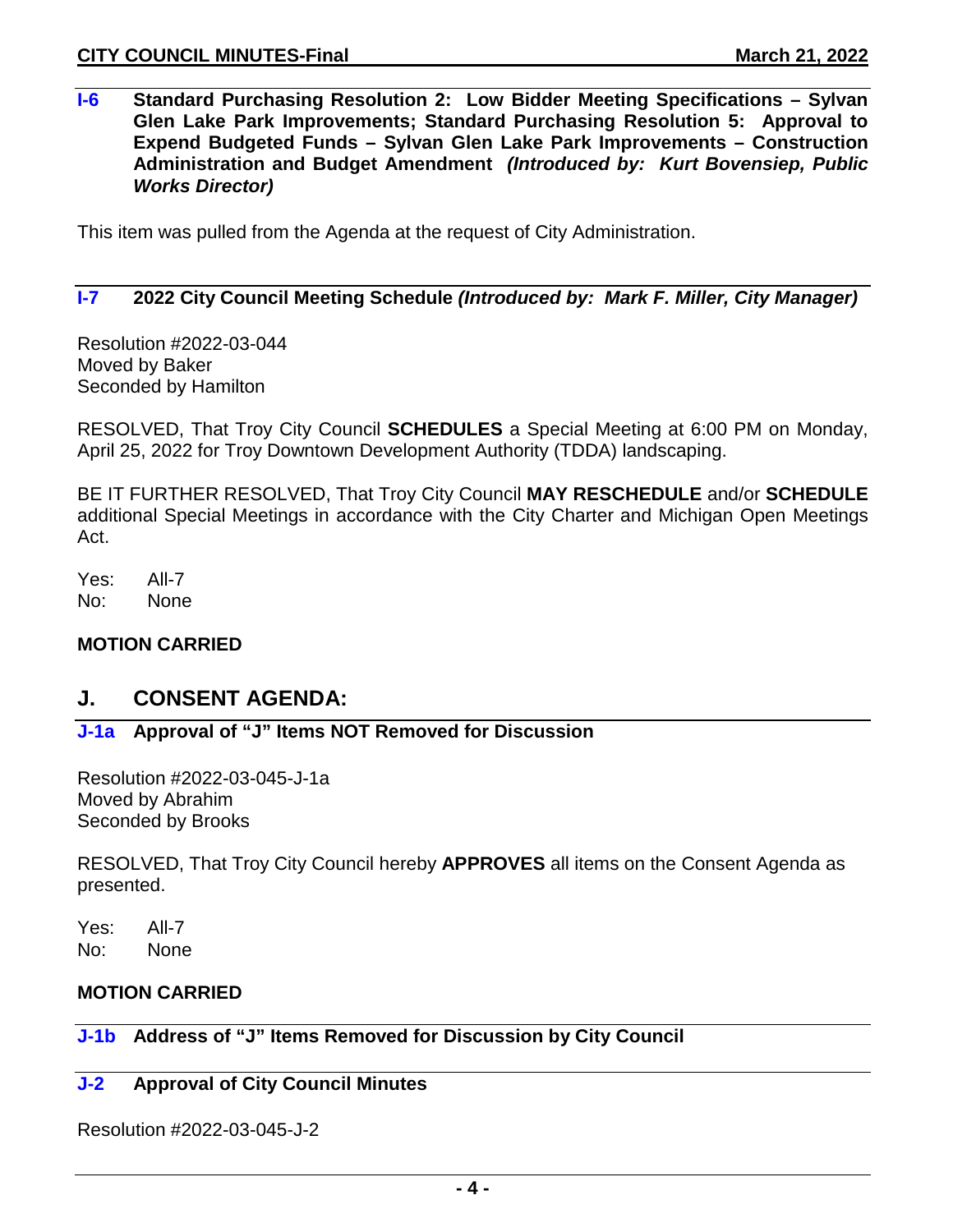RESOLVED, That Troy City Council hereby **APPROVES** the following Minutes as submitted:

- a) Special City Council Minutes-Draft March 12, 2022
- b) City Council Minutes-Draft March 14, 2022

#### **J-3 Proposed City of Troy Proclamations:**

Resolution #2022-03-045-J-3

a) Proclamation for National Public Safety Telecommunications Week – April 10-16, 2022

#### **J-4 Standard Purchasing Resolutions:**

**a) Standard Purchasing Resolution 1: Award to Low Bidder – Contract 21-06 – Square Lake and Coolidge Pavement Rehabilitation**

Resolution #2022-03-045-J-4a

RESOLVED, That Troy City Council hereby **AWARDS** Contract No. 21-06, Square Lake and Coolidge Pavement Rehabilitation, to *Cadillac Asphalt LLC, 51777 Twelve Mile Road, Wixom, MI 48393,* for their low bid of \$1,961,000.00.

BE IT FURTHER RESOLVED, That the award is **CONTINGENT** upon the contractor's submission of proper contract and bid documents, including bonds, insurance certificates and all specified requirements, and if additional work is required, such additional work is **AUTHORIZED** in an amount not to exceed 25% of the total project cost.

#### **b) Standard Purchasing Resolution 1: Award to Low Bidder – Contract 22-01 – NW Section 18 Pavement Rehabilitation**

Resolution #2022-03-045-J-4b

RESOLVED, That Troy City Council hereby **AWARDS** Contract No. 22-01, NW Section 18 Pavement Rehabilitation, to *Hutch Paving, Inc., 3000 E 10 Mile Road, Warren, MI 48091,* for their low bid of \$918,640.00.

BE IT FURTHER RESOLVED, That the award is **CONTINGENT** upon the contractor's submission of proper contract and bid documents, including bonds, insurance certificates and all specified requirements, and if additional work is required, such additional work is **AUTHORIZED** in an amount not to exceed 25% of the total project cost.

#### **c) Standard Purchasing Resolution 4: OMNIA Partners Purchasing Cooperative – KIP 660 Series Large Format Reprographic System – Engineering Department**

Resolution #2022-03-045-J-4c

RESOLVED, That in the best interest of the City, Troy City Council hereby **APPROVES** the purchase of one (1) new KIP 660 series large format reprographic system and ongoing maintenance, from *Toshiba Business Solutions of Troy, MI,* through the OMNIA Partners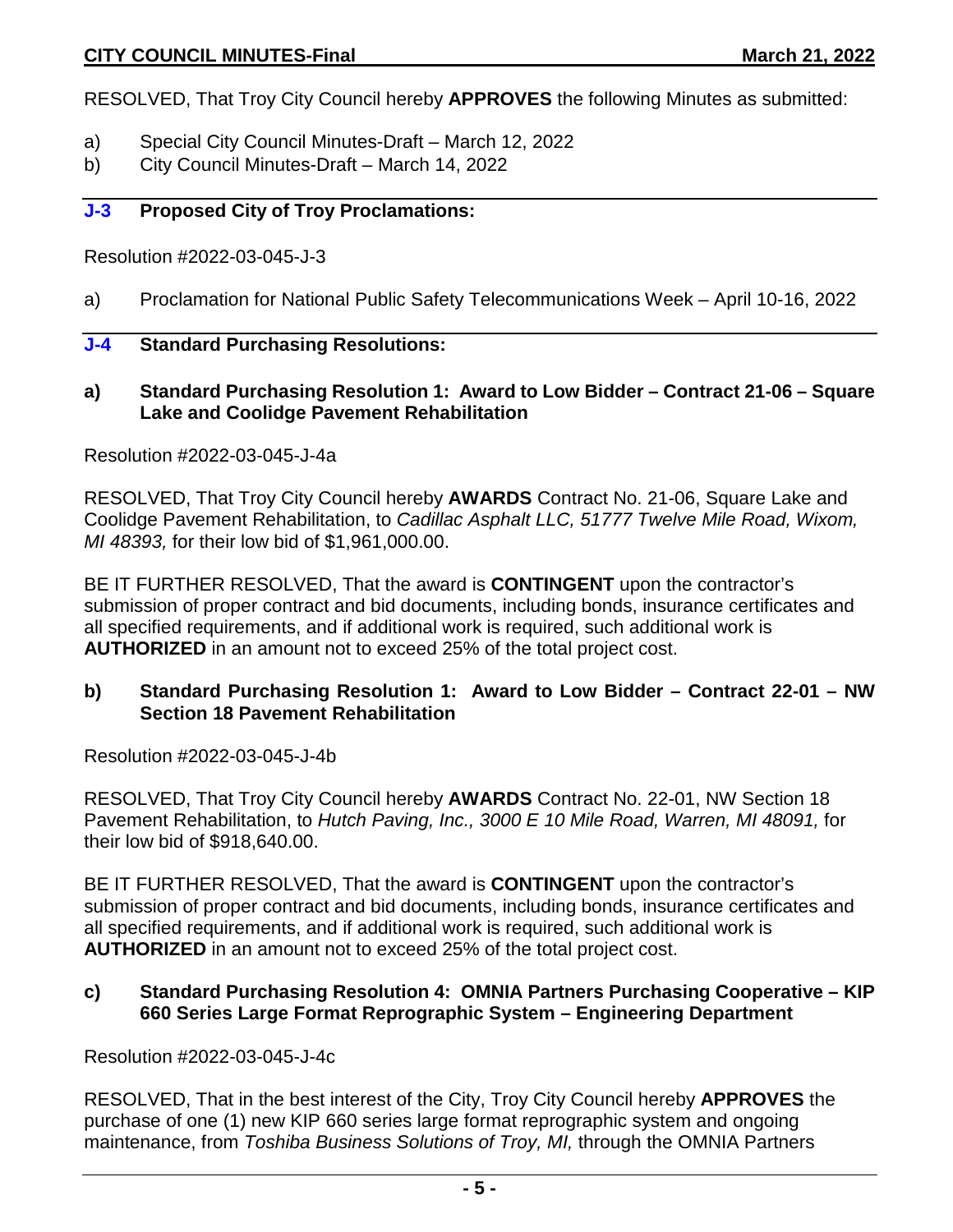Cooperative Contract #R191103 for an estimated cost of \$21,776.00 per the attached quote, a copy of which shall be **ATTACHED** to the original Minutes of this meeting.

BE IT FURTHER RESOLVED, That the award is **CONTINGENT** upon contractor's submission of properly executed contract documents, including insurance certificates and all other specified requirements.

#### **d) Standard Purchasing Resolution 2: Award to Sole Bidder Meeting Specifications – Mosquito Control Services**

Resolution #2022-03-045-J-4d

RESOLVED, That Troy City Council hereby **AWARDS** a three (3) year contract to provide seasonal requirements for Mosquito Control to the sole bidder; *Vector Disease Control International* of *Little Rock, Arkansas*, for an estimated total annual cost of \$36,350 for 2022, \$37,475 for 2023, and \$38,600 for 2024; not to exceed budgetary limitations at the unit prices contained in the bid tabulation, a copy of which shall be **ATTACHED** to the original Minutes of this meeting, with the contract expiring December 31, 2024.

BE IT FURTHER RESOLVED, That the award is **CONTINGENT** upon the contractor's submission of properly executed bid and proposal documents, including insurance certificates and all other specified requirements.

#### **e) Standard Purchasing Resolution 2: Award to Low Bidders Meeting Specifications – Mowing and Yard Assistance Services**

#### Resolution #2022-03-045-J-4e

RESOLVED, That Troy City Council hereby **AWARDS** contracts for seasonal requirements of lawn and yard services for Troy residents using the Home Chore Program with an option to renew for one (1) additional season to the low total bidder, *Zimmerman Lawn & Snow of Roseville, MI*, as the primary contractor, and *Brantley Development, LLC of Inkster, MI,* as secondary contractor at unit prices contained in the bid tabulation opened March 3, 2022; a copy of which shall be **ATTACHED** to the original Minutes of this meeting; contract to expire December 31, 2023.

BE IT FURTHER RESOLVED, That the award is **CONTINGENT** upon the contractors' submission of properly executed bid and proposal documents, including insurance certificates and all other specified requirements.

#### **f) Standard Purchasing Resolution 2: Award to Low Bidder Meeting Specifications – Fertilizer/Herbicide Application Services**

Resolution #2022-03-045-J-4f

RESOLVED, That Troy City Council hereby **AWARDS** a three (3) year contract for Fertilizer/Herbicide Application Services to the low bidder meeting specifications, *Green Meadows Lawnscape, Inc. of Rochester Hills, MI,* for an estimated annual cost of \$26,470.40, at prices contained in the bid tabulation opened March 10, 2022, a copy of which shall be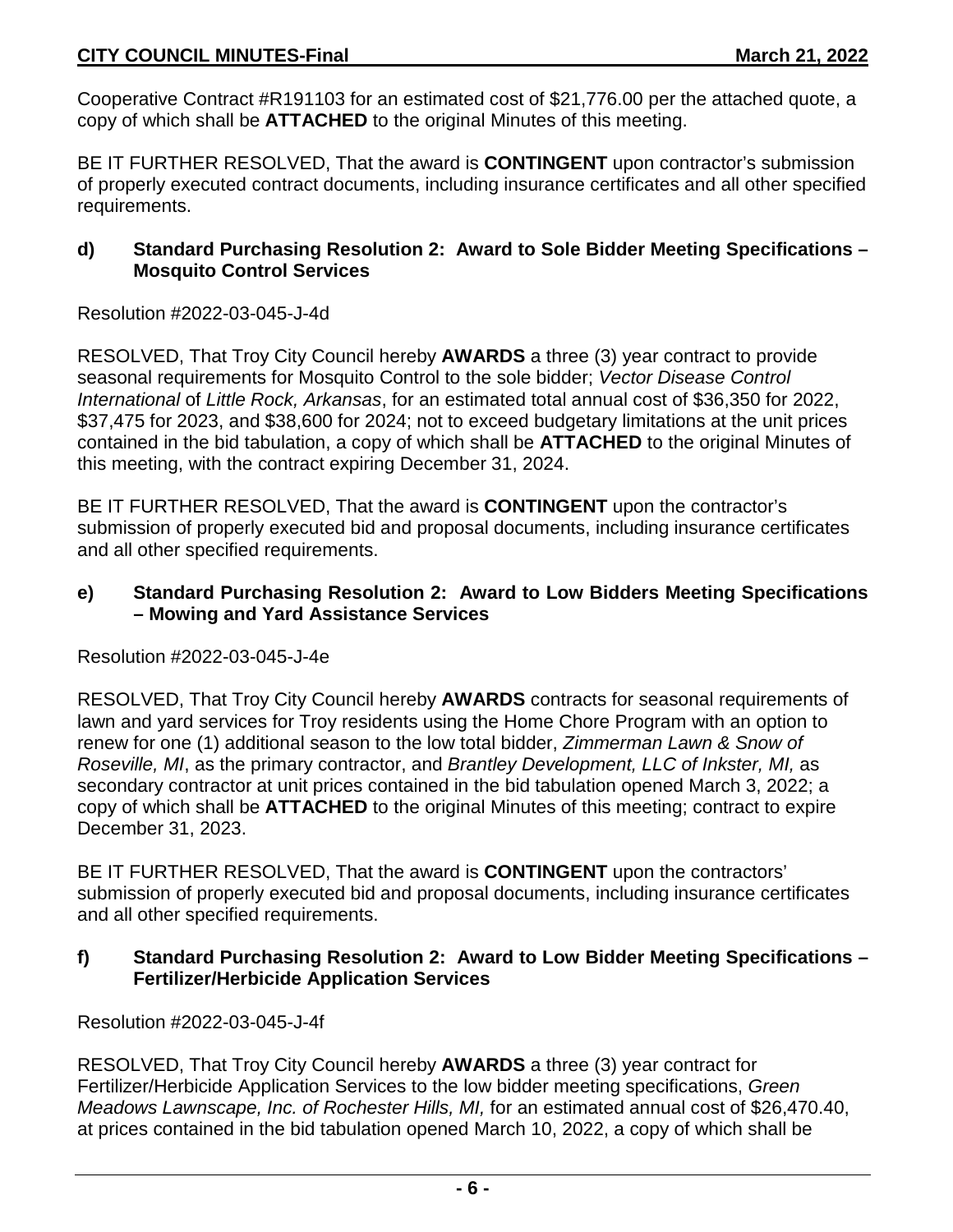**ATTACHED** to the original Minutes of this meeting, not to exceed budgetary limitations, with the contract expiring December 31, 2024.

BE IT FURTHER RESOLVED, That the contract is **CONTINGENT** upon contractor's submission of properly executed bid and contract documents, including insurance certificates and all other specified requirements.

#### **J-5 Traffic Committee Recommendations and Minutes – March 16, 2022**

Resolution #2022-03-045-J-5

#### **4. Request for Traffic Control – Ellery Drive at Rangemore Drive**

RESOLVED, That the intersection of Ellery Drive at Rangemore Drive be **MODIFIED** from NO traffic control to a STOP sign on the Ellery Drive approach to the intersection.

#### **5. Request for Traffic Control – Midvale Drive at Ludstone Drive**

RESOLVED, That the intersection of Midvale Drive at Ludstone Drive be **MODIFIED** from NO traffic control to a STOP sign on the Midvale Drive approach to the intersection.

#### **J-6 Request for Acceptance of a Permanent Easement from Mohamad Hussein and Nasrine Boutari, Sidwell #88-20-27-481-012**

Resolution #2022-03-045-J-6

RESOLVED, That Troy City Council hereby **ACCEPTS** a permanent easement for storm sewers and surface drainage from Mohamad Hussein and Nasrine Boutari, owners of the property having Sidwell #88-20-27-481-012.

BE IT FURTHER RESOLVED, That the City Clerk is hereby **DIRECTED** to **RECORD** the permanent easement with Oakland County Register of Deeds, a copy of which shall be **ATTACHED** to the original Minutes of this meeting.

### **K. MEMORANDUMS AND FUTURE COUNCIL AGENDA ITEMS:**

#### **K-1 Announcement of Public Hearings: None Submitted**

**K-2 Memorandums (Items submitted to City Council that may require consideration at some future point in time): None Submitted**

# **L. PUBLIC COMMENT FOR ITEMS NOT ON THE AGENDA FROM TROY RESIDENTS AND BUSINESSES:**

Aaron Dylewski Commented on the need for elevated pathways along Big Beaver Rd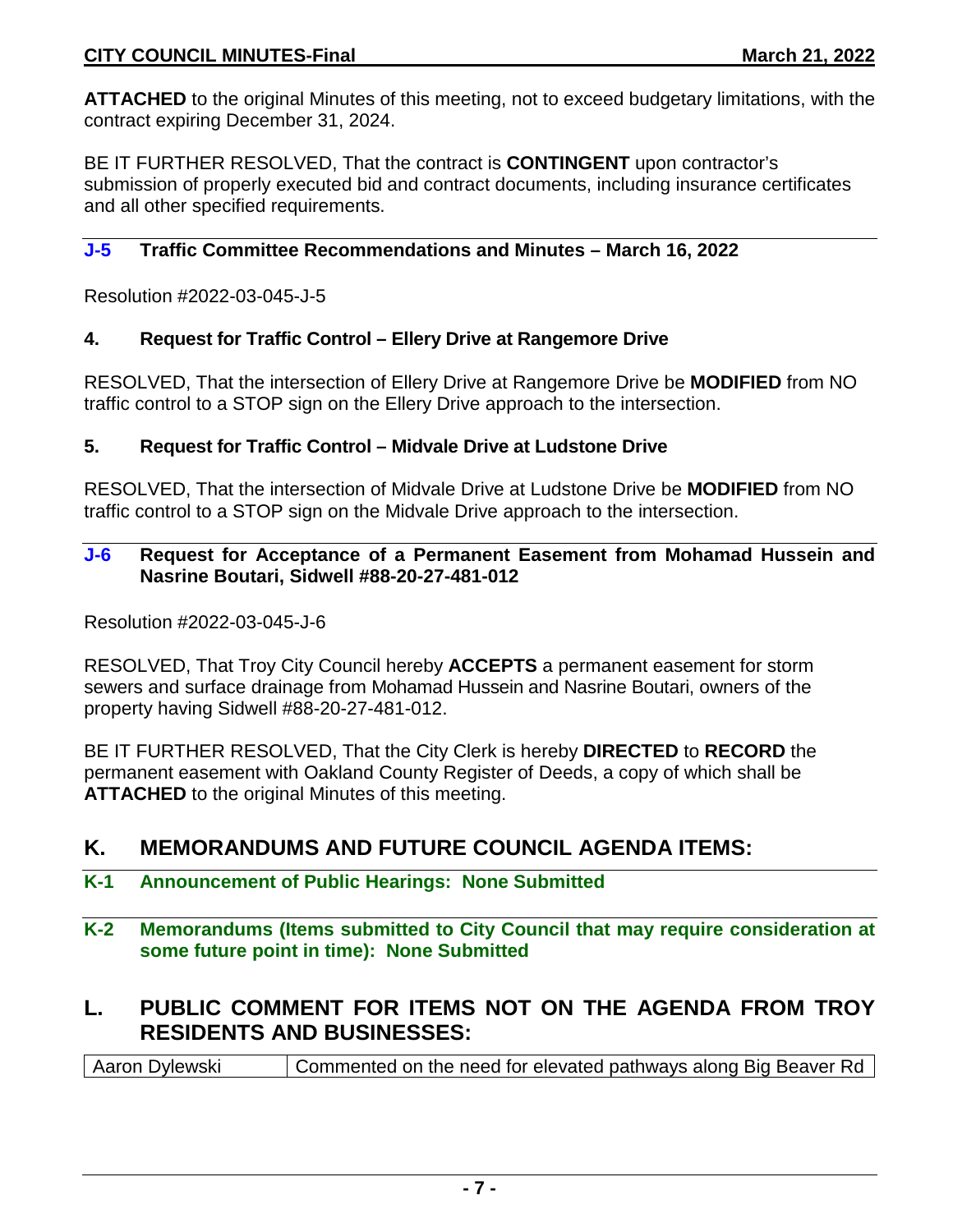### **M. CITY COUNCIL/CITY ADMINISTRATION RESPONSE/REPLY TO PUBLIC COMMENT FOR ITEMS NOT ON THE AGENDA FROM TROY RESIDENTS AND BUSINESSES:**

### **N. COUNCIL REFERRALS:**

**Items Advanced to the City Manager by the Mayor and City Council Members for Placement on the Agenda**

**N-1 No Council Referrals**

### **O. REPORTS:**

- **O-1 Minutes – Boards and Committees:**
- a) Planning Commission-Final February 22, 2022

Noted & Filed

#### **O-2 Department Reports:**

- a) Troy Historical Society Annual Report for Fiscal Year Ending 2021 and Financial Statements for Fiscal Year Ending 2020 and 2021
- b) Troy Public Library Eliminating Late Fines

Noted & Filed

#### **O-3 Letters of Appreciation: None Submitted**

#### **O-4 Proposed Proclamations/Resolutions from Other Organizations: None Submitted**

### **P. COUNCIL COMMENTS:**

#### **P-1 Council Comments**

Council Member Hamilton commented that two weeks from tonight is the first Budget Study Session at 6:00 PM. He encouraged residents to attend the meeting, or watch it from home, to learn about how the City Council is planning to invest in our City.

Council Member Chamberlain-Creanga commented that she and some other members of City Council attended the Michigan Municipal League Capital Conference recently. She said she is looking forward to the budget discussions. She commented that she was honored to be on a panel to discuss women's resilience in local government.

Council Member Chamberlain-Creanga commented that she will be traveling to eastern Europe to help work with Ukraine refugees who have fled the conflict there. She shared stories of Troy residents and family members who are donating money or selling items and donating the proceeds towards initiatives in Ukraine.

Council Member Chamberlain-Creanga commended global businesses in Troy who have made decisions to change their business operations with Russia during the Ukraine conflict.